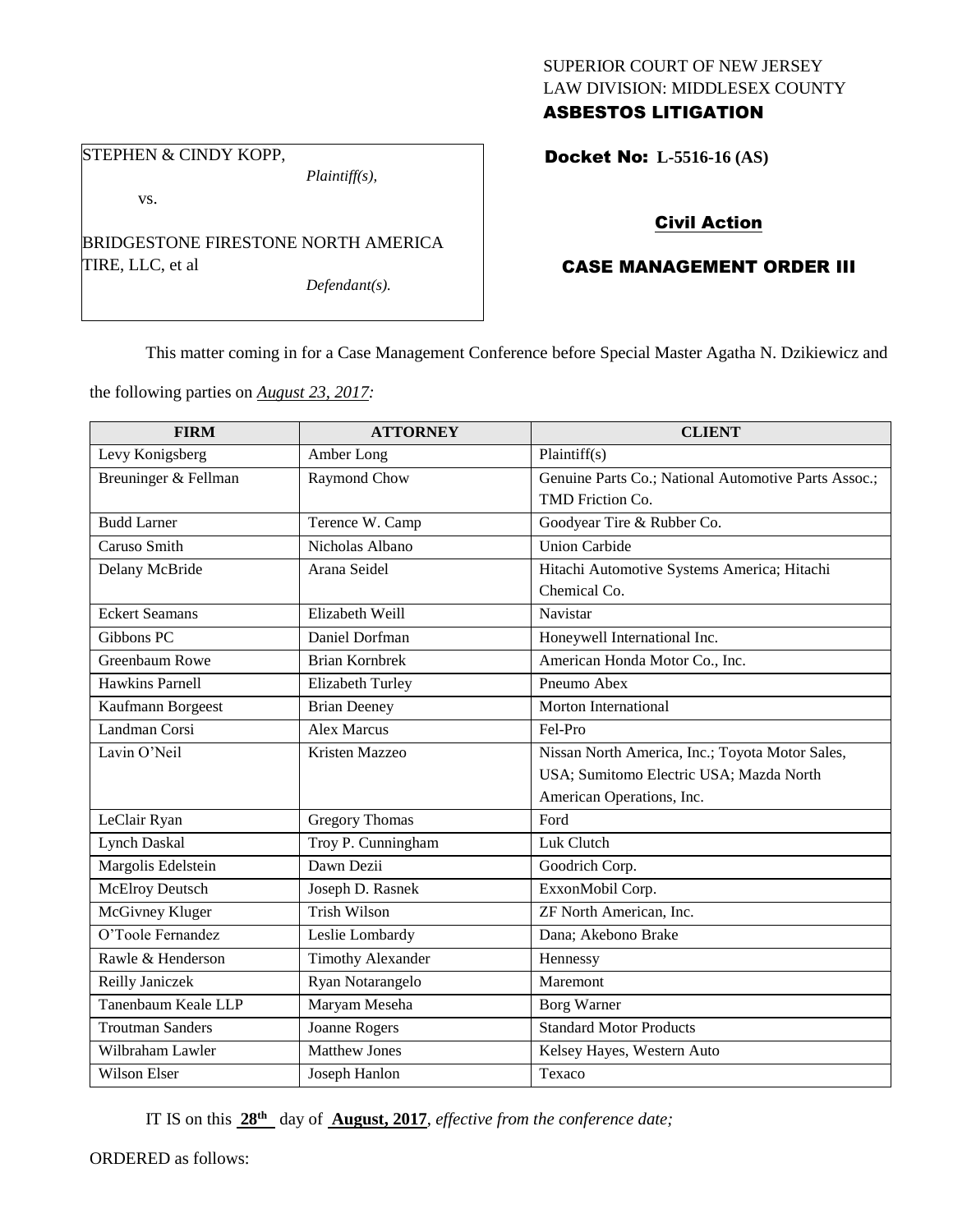Counsel receiving this Order through computerized electronic medium (E-Mail) shall be deemed by the court to have received a copy of the filed original court document. Any document served pursuant to this Order shall be deemed to be served by mail pursuant to *R*.1:5-2.

### **DISCOVERY**

| September 29, 2017 | Plaintiff shall serve answers to wrongful death interrogatories by this date.                                                                                                                               |
|--------------------|-------------------------------------------------------------------------------------------------------------------------------------------------------------------------------------------------------------|
| September 29, 2017 | Defendants shall serve answers to supplemental interrogatories and document requests by this<br>date.                                                                                                       |
| September 29, 2017 | Plaintiff shall serve answers to supplemental interrogatories and document requests by this<br>date.                                                                                                        |
| December 29, 2017  | Fact discovery, including depositions, shall be completed by this date. Plaintiff's counsel shall<br>contact the Special Master within one week of this deadline if all fact discovery is not<br>completed. |
| December 29, 2017  | Depositions of corporate representatives shall be completed by this date.                                                                                                                                   |

#### **EARLY SETTLEMENT**

January 19, 2018 Settlement demands shall be served on all counsel and the Special Master by this date.

### **SUMMARY JUDGMENT MOTION PRACTICE**

| January 19, 2018 | Plaintiff's counsel shall advise, in writing, of intent not to oppose motions by this date. |
|------------------|---------------------------------------------------------------------------------------------|
| February 2, 2018 | Summary judgment motions shall be filed no later than this date.                            |
| March 2, 2018    | Last return date for summary judgment motions.                                              |

#### **MEDICAL DEFENSE**

- January 31, 2018 Plaintiff shall serve medical expert reports by this date.
- January 31, 2018 Upon request by defense counsel, plaintiff is to arrange for the transfer of pathology specimens and x-rays, if any, by this date.
- May 31, 2018 Defendants shall identify its medical experts and serve medical reports, if any, by this date. In addition, defendants shall notify plaintiff's counsel (as well as all counsel of record) of a joinder in an expert medical defense by this date.

#### **LIABILITY EXPERT REPORTS**

April 16, 2018 Plaintiff shall identify its liability experts and serve liability expert reports or a certified expert statement by this date or waive any opportunity to rely on liability expert testimony. May 31, 2018 Defendants shall identify its liability experts and serve liability expert reports, if any, by this

date or waive any opportunity to rely on liability expert testimony.

 $\_$  ,  $\_$  ,  $\_$  ,  $\_$  ,  $\_$  ,  $\_$  ,  $\_$  ,  $\_$  ,  $\_$  ,  $\_$  ,  $\_$  ,  $\_$  ,  $\_$  ,  $\_$  ,  $\_$  ,  $\_$  ,  $\_$  ,  $\_$  ,  $\_$  ,  $\_$  ,  $\_$  ,  $\_$  ,  $\_$  ,  $\_$  ,  $\_$  ,  $\_$  ,  $\_$  ,  $\_$  ,  $\_$  ,  $\_$  ,  $\_$  ,  $\_$  ,  $\_$  ,  $\_$  ,  $\_$  ,  $\_$  ,  $\_$  ,